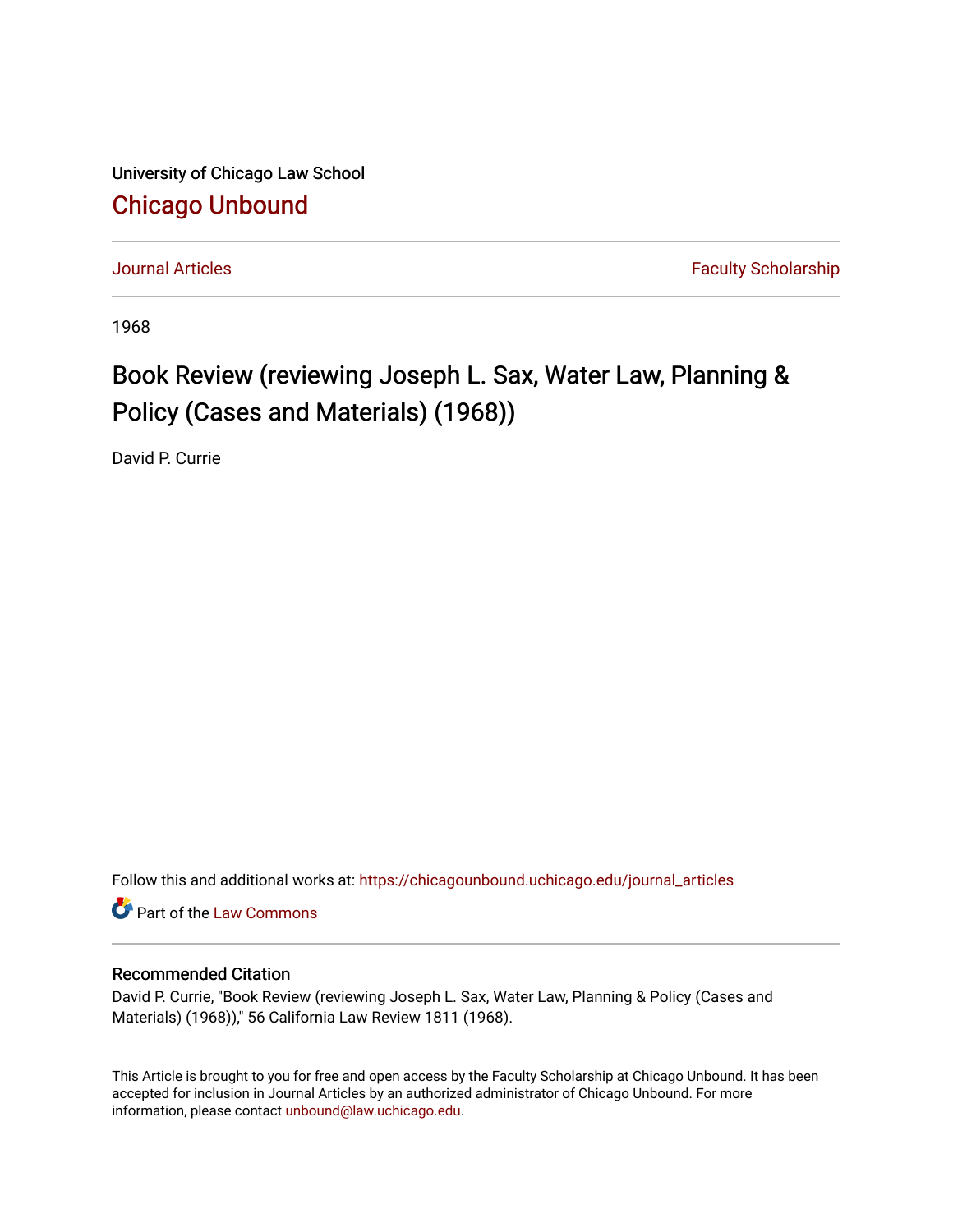victim of brutality. The militant extremist's venomous epithets of hate continuously hurled at him also may be considered "abrasive." But the Kerner Report is correct in calling for a tempering of police attitudes, rather than emphasizing that the ghetto change its attitudes, for the police service represents a kind of "captive audience" with which society is in a better position to deal. The police should be the ones to take the initiative to eliminate the barriers to adequate relationships with the ghetto dwellers.

However, the *Report* did not sufficiently stress the fact that the change in the thought patterns of the youth who might hurl the Molotov cocktail during the next disorder must come from a positive contact created by the policeman on patrol. That experience will have far more effect than the dialectical persuasion exercised by the articulate community relations officer. It did not emphasize sufficiently that positive attitudes of the patrolman assigned to the ghetto beat are more likely to prevail when those of his chief, captain, and supervisors are similarly positive. It did not clearly point out that good police-community relations only can be the product of good police organization and good police administration.

Perhaps the Kerner Report is too replete with necessary sociology and psychology and history for its reviewer to.insist on the inclusion of considerations taking the form of police administration principles. Regardless of how far the ambitious coverage could have been extended, the Kerner Report well might serve as an indispensable standard and recognized textbook for the police academy recruit. More important, a well thumbed copy should find its place on the desk of each police chief in the cities of America.

*William J. Osterloh\**

WATER LAW, **PLANNING &** POLICY **(CASES AND** MATERIALS). By Joseph L. Sax.' Indianapolis: The Bobbs-Merrill Company. 1968. Pp. xxxii, 520. \$13.50.

Joseph L. Sax is in the forefront of the current drive to carry the law schools into the second half of the twentieth century. His new book of classroom materials takes a hitherto moribund subject and accomplishes with it the three principal goals of present-day curriculum reform: He escapes from the rut of courses in how to read cases **by** inviting students to apply their knowledge to the solution of problems; he makes his subject relevant to the real world **by** focusing upon current problems of profound social interest and importance; and he succeeds in working in much of the nonlegal material indispensable to understanding any substantive legal problem. His

<sup>\*</sup> **A.B.,** 1964, M.Crim., **1966,** University of California, Berkeley. Director of Police-Community Relations for the San Francisco Police Department.

**<sup>1.</sup>** Professor of Law, University of Michigan; formerly of the University of-Colorado.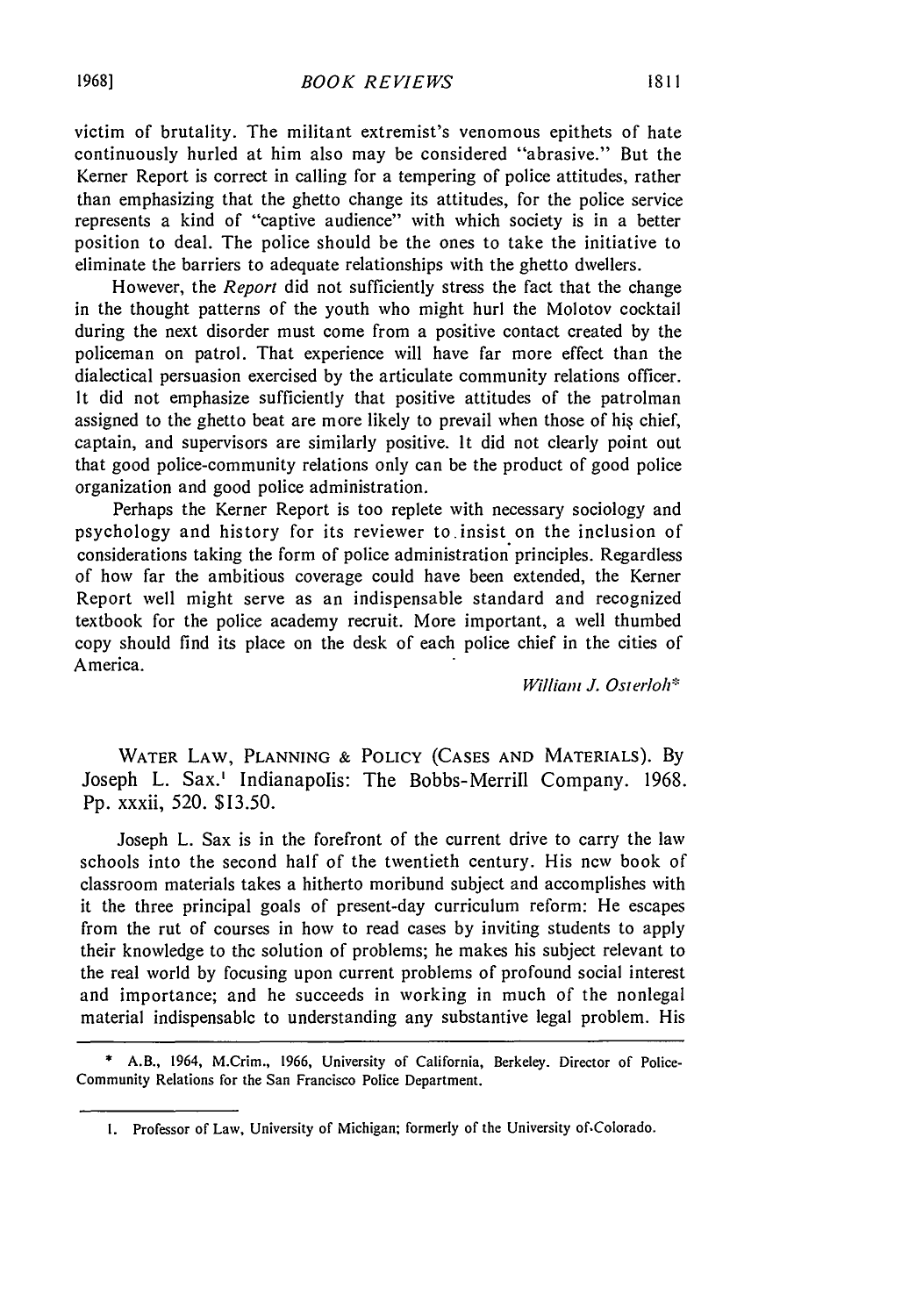book is a must for courses in water law, a model for casebook editors in all fields, an example for all who believe or need to be convinced that law is an instrument for making our society a better one, and a needed plea for closer attention to the management of our natural resources.

Water law is not one of the staple law school subjects, except in the arid West; the aridity of the subject, as well as the humidity of the climate, has been against it in other parts. Prior to Professor Clark's current collation project<sup>2</sup> the only significant treatise on the subject was an insufferably wordy and antique discussion upon riparian and appropriative rights.' The standard casebook before Sax, though much more recent and concise, is of similar focus and scope.4 This pattern is understandable; the invention of the appropriation doctrine was a milestone in legal history,<sup>5</sup> and the overriding legal and practical question in water-poor states has been how to secure an adequate water supply. In moderation, this history makes interesting reading, and the appropriation law presents some issues of analytical difficulty sufficient to challenge any student. But all this is nuts and bolts; it addresses not the nation's serious current water problems but the daily details of administering a well-established system. There are better places than a classroom to learn the mechanics needed to practice law in Denver, and there are better things to do in the classroom than teach them.

When analytical legal complexities intrude, Professor Sax highlights them, as in the administration of the disarmingly simple (to the initial glance) appropriation doctrine.<sup>6</sup> But such intellectual games are not the real meat of this book, nor of this subject, as the author emphasizes. In studying the recent New York water shortage, for example, the reader is cautioned to ask not simply what legal issue is at stake, but rather: "How do problems like this really get solved, and what role do legal and other governmental institutions play in developing solutions?"'

This, **I** submit, is what law is all about. Analytical exercises are great for first-year students, but the upperclassman who already knows how to think about law profits more from putting his knowledge to use on real problems than by playing still more games. We have been mesmerized too long by the thought that what is good for first-year students is good for everybody. Moreover, the final year of law school is likely to be the last time the average lawyer has for calm, detached reflection about the function of law as

**3. S.** WIEL, **WATER** RIGHTS **IN THE** WESTERN **STATES (3d ed. 1911).**

**6. J. SAX, WATER** LAW, **PLANNING &** POLICY **218 (1968).**

**<sup>2.</sup>** WATERS **AND** WATER RIGHTS (R. Clark **ed. 1967). See** the **telling** review **by** Professor **Meyers** in **77** YALE **L.J. 1036 (1968).**

**<sup>4.</sup> F.** TRELEASE, **H. BLOOMENTHAL & J. GERAUD, CASES AND** MATERIALS **ON NATURAL RESOURCES (1965).**

*<sup>5.</sup> See, e.g.,* Coffin v. Left Hand **Ditch** Co., **6** Colo. 443 **(1882);** Lux **v.** Haggin, **69** Cal. **255, 10** P. 674 **(1886).**

**<sup>7.</sup>** *Id.* at **153. Yet** Sax is not deluded into thinking that law can solve all **our** problems. He states that "one of **the** least studied and most important things that a lawyer needs to know **. ..** is how unimportant strictly legal considerations can become **in** the'resolution **of** conflict." *Id.* at **152.**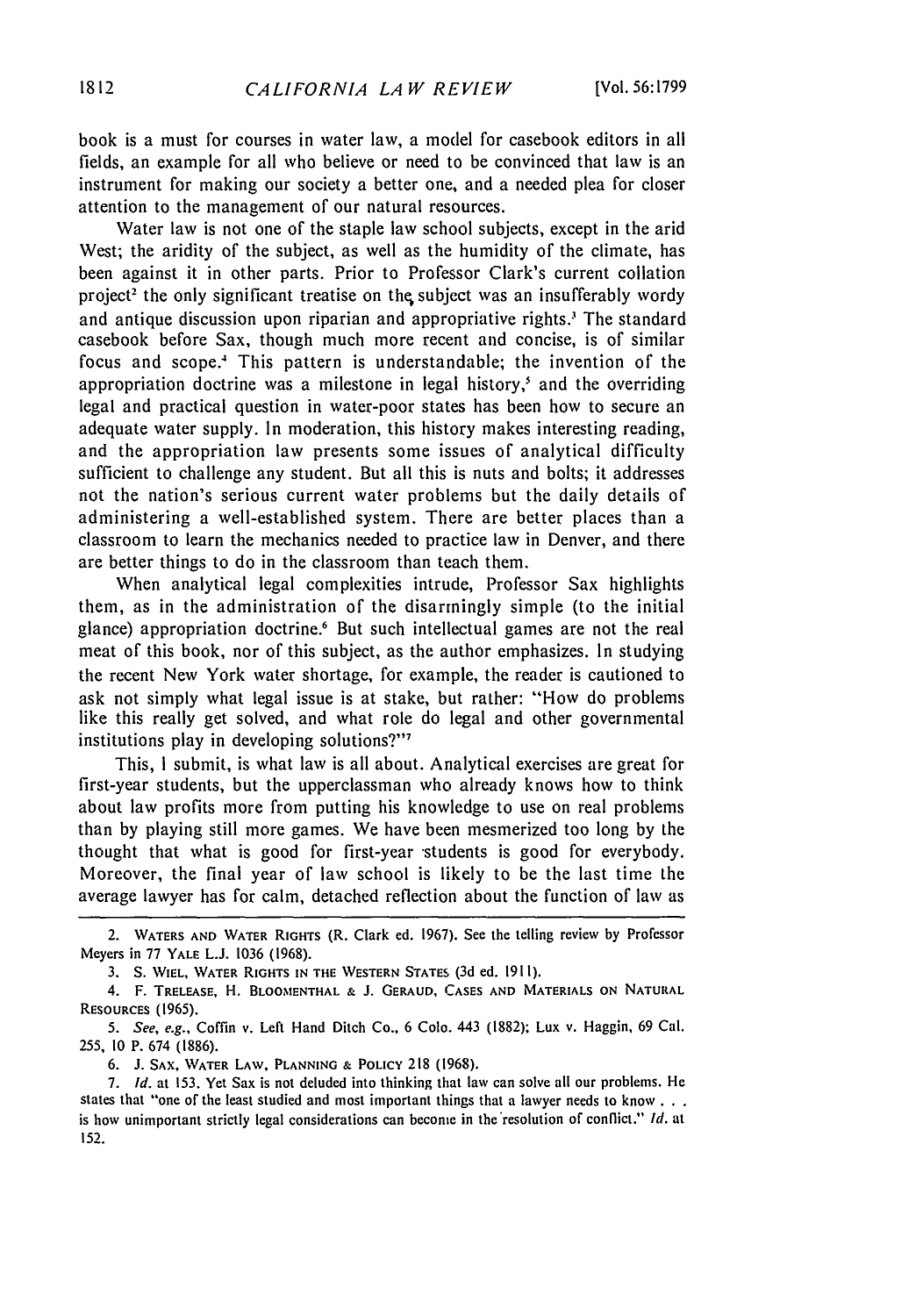a social tool and its relation to other disciplines. If we purport to train tommorrow's civic leaders we must not let this opportunity pass.

In Professor Sax's formidable first chapter, "Public Planning for Water Use," built around the proposed diversion from the Columbia River to the Colorado Basin, Sax unsparingly hurls the student into a seething vat of equitable apportionment, benefit-cost analysis, subsidy policy, the bureaucratic and political problems of water planning, the role of private groups, and such alternatives to diversion as saline conversion and weather modification. The problem is so vast and the relevant matters so multifarious that one is left rather overwhelmed, as perhaps the author intended. The chapter is a highly effective introduction because it opens up vistas of virtually insoluble but very real problems with which the law, if not the ordinary practitioner, must deal. One could spend years working on this problem alone, and I find myself fighting the wish for still more material. Obviously there cannot be enough in a single chapter to permit of an acceptable solution, but there is enough to suggest the scope of the problem and the basic lines of approach that must be taken toward its resolution.

The second chapter is uninformatively titled "Managing Water Use." It contains the bulk of Sax's treatment of the traditional water law course, an examination of the law relating to rights to use surface waters. Even here Sax is adamant in resisting the urge to present doctrine in hothouse case form. The chapter is in three parts, unified by the common thread of stress upon administrative as well as substantive issues. The first section in unorthodox fashion explores in some detail the statutory and contractual framework of water allocation and administration within a federal reclamation project. It exposes the student to nonjudicial materials such as he seldom encounters and emphasizes that for many water users the familiar riparian and appropriative systems are of little practical importance.

Riparianism and appropriation respectively emerge in greater detail in the next two sections, but still in far from traditional form. The former appears as one element in the intensive study of a second colossal issue of resource management: the northeastern drought of the early 1960's. One principal thrust of this part is the search for an appropriate institutional framework for the making of water policy. The Delaware River Basin Commission, set up by interstate compact, managed to avert catastrophe by taking emergency measures; what institutional changes, Sax asks, would have made it more likely that the crisis would never have arisen?8 Least revolutionary is the appropriation section, which is built around a good hypothetical problem of less pretentious proportion, aply designed to get the maximum mileage out of the analytical problems of appropriation and to allow western teachers, "with modest supplementation of local materials," to convey a good measure of detailed professional preparation.

Chapter three, on recreation and conservation, turns very largely on

**<sup>8.</sup> Id.** at **180.**

*<sup>9.</sup>* **Id.** at ix.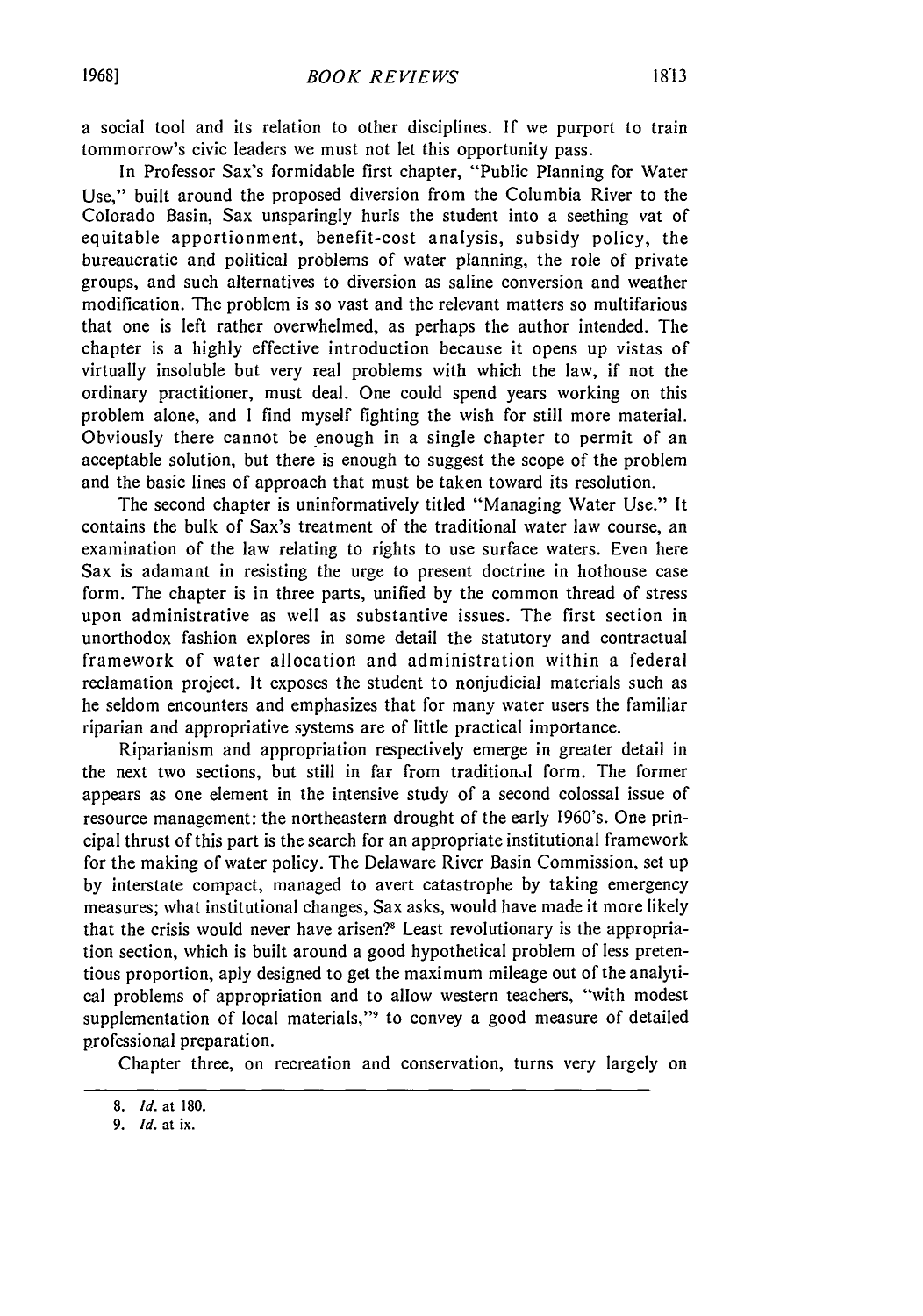intimate consideration of the proposed storage project to produce peak electric power for New York City at Storm King Mountain. Here the author has made a bold choice in order to avoid the danger of superficial platitudes, reproducing lengthy, technically difficult excerpts from the briefs in a single case. They are, he affirms, "tedious reading for most students,"<sup>10</sup> but "a careful analysis of them teaches more about conservation problems in water law than all the judicial opinions and articles written."" His choice is a brilliant one, for the briefs illustrate most tellingly the painstaking factual and technical analysis that must go into any informed decision on resource use.

Chapter four is about the current, critical, and underdeveloped issue of pollution. As Sax says, this law is not found to any significant degree in appellate opinions; it is found in statutes and in administrative practice. This fact renders the law of pollution at the same time more interesting and less accessible. Sax has made a worthy start toward collecting and discussing it, and he introduces us to the thorny problem of sanctions by discussing effluent charges and government incentives. $12$ 

Chapter five largely deals in interesting and useful fashion with the neglected issue of ground water, with incidental attention to flood control and other matters. The central point made here, in addition to imparting a general knowledge of the subject, is the peculiar divergence of doctrines covering ground and surface waters despite their close hydrologic interdependence. The resultant problems are knotty, and law reform seems indicated. To my eye this should have been chapter four; the physical separation of rights to use ground and surface water seems to me to weaken the force of Sax's valuable insight into the defects of their separate legal treatment.

In the area of pollution, I should like to see more attention paid to the scarcely credible dispersion of authority. Sax tells us something about the federal pollution administration, and he adverts to a few of the problems of state agencies operating under stream-quality standards approved by the federal agency.<sup>13</sup> But this is only part of the story.

The deposit or discharge of pollutants into the Chicago River, for example, is regulated by a number of authorities. There are state statutes and federally approved quality standards administered by the state's Sanitary Water Board.'4 In addition, both the City of Chicago and the Metropolitan Sanitary District, the legally independent municipal corporation responsible for disposing of the sewage of Chicago and of much of surrounding Cook County, have ordinances forbidding discharge of offensive matter.'" The

14. *See* **ILL.** REv. **STAT.** ch. **19** §§ 145.1-.22 **(1967).**

**<sup>10.</sup>** *Id.* at viii.

**<sup>11.</sup>** *Id.*

<sup>12.</sup> *Id.* at 407-21.

**<sup>13.</sup>** *Id.* at **387-407.**

**<sup>15.</sup> CHICAGO MUN. CODE, §§ 31-2, 36-46, 38-8** to **38-12 (1967);** Industrial Waste Ordinance of Metropolitan Sanitary District, July **13, 1962.**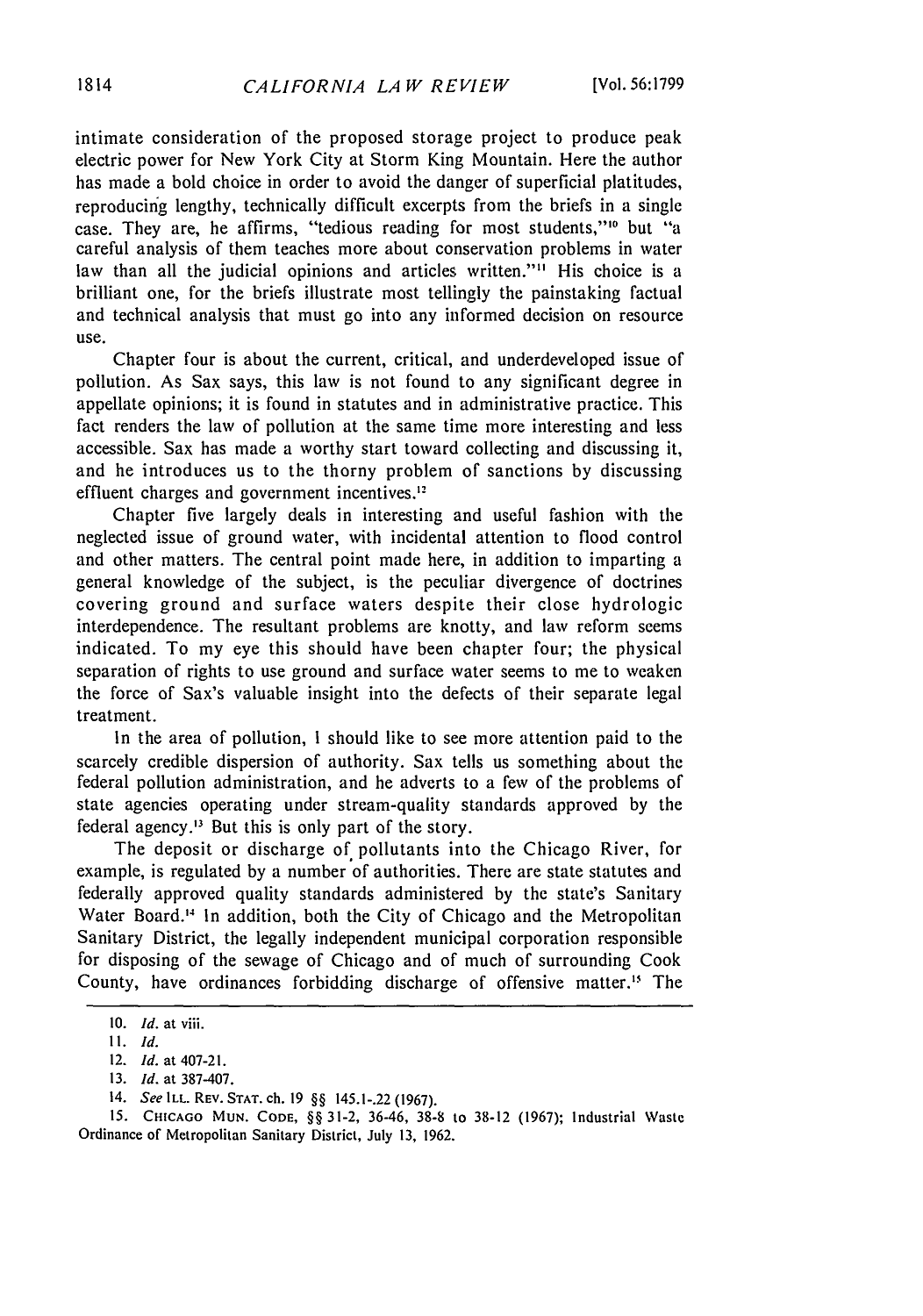Rivers and Harbors Act of  $1899$ ,<sup>16</sup> as recently construed by the Supreme Court, forbids the discharge into navigable waters of industrial waste whose sediment may obstruct navigation,<sup>17</sup> and of "refuse," including substances, such as aviation gasoline, that are of value before entering a stream but merely pollutants thereafter." This statute is enforced by the Attorney General on notification from the Army Corps of Engineers,<sup>19</sup> which is responsible in general for maintaining the navigability of our streams and lakes<sup>20</sup> but has itself been responsible for a good deal of pollution.<sup>2</sup>

If the Sanitary District wants to build a new sewer, treatment plant, or farm for sludge disposition, it can exercise a limited power of eminent domain,22 but it is subject to the zoning ordinances of the innumerable cities and villages within its limits.<sup>23</sup> It must ask the permission of the City of Chicago, the State Toll Highway Commission, the Cook County Highway Department, or the State Department of Public Works in order to interfere with or tunnel under a road or a waterway.<sup>24</sup> It must clear a landfill, a dam, or a diversion of water with the Corps of Engineers<sup>25</sup> and refer any project affecting real estate in the City of Chicago to the Chicago Plan Commission.26 So small a matter as the proposed construction of a sewer and pumping station to make it feasible for boatowners to stop throwing human wastes into Chicago's Monroe Street Harbor requires the cooperation of the Navy, the Coast Guard, the Federal Water Pollution Control Administration, the state, the city, and the Sanitary District.<sup>27</sup> Chicago's water supply is controlled by its Bureau of Water; $2^s$  sewage collected by the Bureau of Sewers<sup>29</sup> is treated and disposed of by the Sanitary District;<sup>31</sup>

- 18. United States v. Standard Oil Co., 384 U.S. 224 (1966).
- 19. *See* 33 U.S.C. **§** 413 (1964).
- 20. 33 U.S.C. **§ 1** (1964); 33 C.F.R., ch. **11** (1968).

21. Representative Henry Reuss, sponsor of a current bill to require the Engineers to obtain the consent of the Interior Secretary for dumping, has been reported as saying the Engineers anually deposit the bulk of 10 million cubic yards of harbor dredgings into the Great Lakes. Chicago Daily News, July 10, 1968, at 50, col. 6.

22. ILL. REV. **STAT.** ch. 42, **§** 327 (1967). **In** 1967, due to pressure from Kankakee County interests opposed to the reclamation of abandoned strip mines there with Chicago sludge, the state legislature deprived the District of power to condemn land outside its boundaries. Act 223, [1967] III. Laws. A general revision of the District's structure later in the same session appeared to reinstate the power, Act 261, [1967] **Ill.** Laws; however, the District proceeds on the assumption that its power has been limited.

23. Vinton W. Bacon, General Superintendent of the Greater Chicago Metropolitan Sanitary District, in answer to a question from the floor at the July II, 1968 Board Meeting.

24. *See* 1968 Proceedings of the Board of Trustees of the Metropolitan Sanitary District of Greater Chicago, at 266-76.

*25. See* 33 U.S.C. **§** 403 (1964).

26. *Compare* **ILL.** REV. **STAT.** ch. 24, § 11-12-4.1 (1967), with 1968 Proceedings, *supra* note 24, at 280-81.

27. *See* 1968 Proceedings, *supra* note 24, at 281, 478.

ł

28. **CHICAGO MUN.** CODE **§§** 8.1-4, 8.1-8 (1967).

**30.** ILL. REV. **STAT.** ch. 42, §326 (1967).

**<sup>16. 33</sup> U.S.C. §§** 401-18 (1964).

<sup>17.</sup> United States v. Republic Steel Corp., 362 U.S. 482 (1960).

<sup>29.</sup> *Id. §§* 8.1-4, 8.1-14.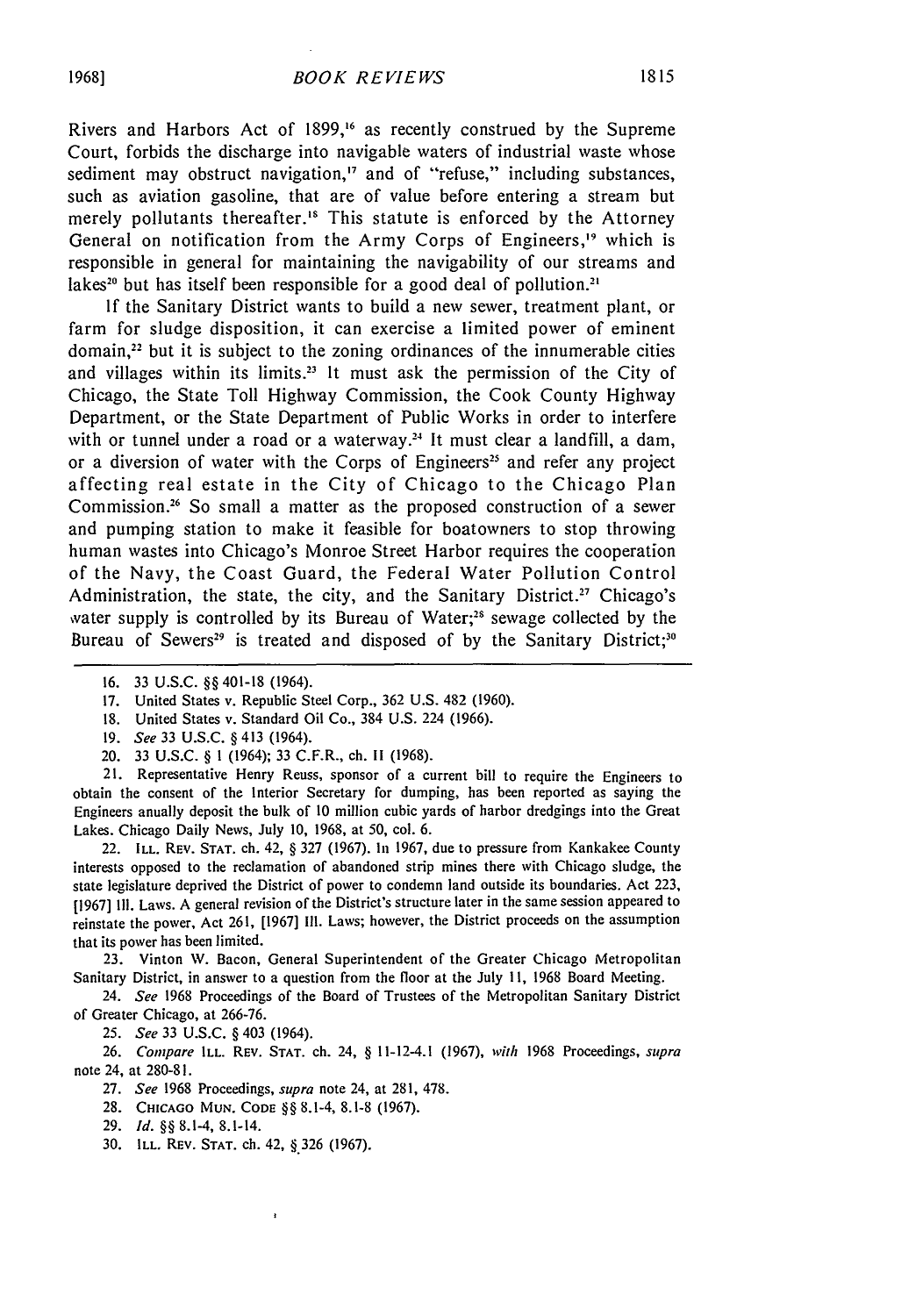garbage is collected by the Bureau of Sanitation;<sup>31</sup> the city Board of Health, its Department of Buildings, and its Port Department have authority over certain nuisances;<sup>32</sup> air pollution is the responsibility of separate city, county, state, and federal agencies.<sup>33</sup> Resource use is indeed an admirable vehicle for the study of the evils and complexities of a splintered system of government.

The Chicago River, as you may have guessed, remains filthy. We have a profusion of laws and a plentitude of enforcement agencies, but ineffective enforcement. One reason for this, as Sax shows in discussing the federal water-quality law, $<sup>34</sup>$  is the puny nature of the sanctions invoked.</sup> Administration of this law proceeds through a cumbersome multistep scenario-a conference of government officials, then a hearing including the polluters themselves, then court action-with delays for voluntary compliance in between, and with the strong possibility that a court, it the case ever got that far, might find practical considerations to avoid the grant of relief. In fact only one case has gone to court, under this statute,<sup>35</sup> not because the Federal Water Pollution Control Administration has been dormant but because it has been content to settle disputes by agreements postponing the date of compliance for periods comfortable for the polluters. The experience of Chicago's Metropolitan Sanitary District has been similar. This agency has been active in enforcing its industrial waste ordinance; its Board of Trustees commonly passes upon half a dozen or so violations during one of its bimonthly meetings.<sup>36</sup> Yet, though the ordinance can be read to authorize fines for past violations, $37$  the District generally contents itself with applying pressure for future compliance by ordering the cessation of the offensive discharge after a liberal grace period. The absence of retrospective sanctions encourages industry to see how long it can save money by continuing to pollute the waterways; furthermore, the difficulty of tracing the source of pollutants, especially when large slugs are intermittently discharged into the sewers in the dead of night, enhances the odds against the risk of even a cease-and-desist order.

In this connection I hope Professor Sax's statement that "the common law is of little significance in pollution control"<sup>38</sup> is only a description of the

34. **J. SAX,** *supra* note **6, at** 396-404.

**35. 33 U.S.C. §§** 466-466n.

**36.** See, e.g., **1968** Proceedings **of** the **Board of** Trustees **of** the Metropolitan Sanitary District **102-19.**

**37.** Industrial Waste Ordinance **of** the Metropolitan Sanitary District, art. **I11, 3 (1962)** forbids certain discharges; art. V. 4 allows fines against "whoever violates any provisions **of** this Act and fails **to** comply with an order **of** the Board **of** Trustees."

**38. J. SAx.** *supra* note **6,** at **387.**

**<sup>31.</sup> CHICAGO MUN. CODE** § 14-11 **(1967).**

**<sup>32.</sup> CHICAGO MUN. CODE** §§ **8.3-3** (Port); **9-Il, 9-13, 9-19** (Health); **99-1, 99-3,** 99-4, **99-7** (Buildings) **(1967).**

**<sup>33.</sup>** See 42 **U.S.C.** §§ **1857-1857 1** (1964). as amended. (Supp. **II, 1967),** as amended, Pub. **L.** No. 90-148, **81** Stat. 485 **(1967);** ILL. **REV. STAT. ch. III** *V,* §§ 240.1-.17 **(1967);** Cmi. **MUN. CODE, ch. 17 (1968).** Illinois and Indiana have also approved an interstate compact respecting air pollution. See **ILL. REV. STAT. ch. III** 1/2, § 240.31 **(1967); ch. 393, [1965] IND.** LAWS.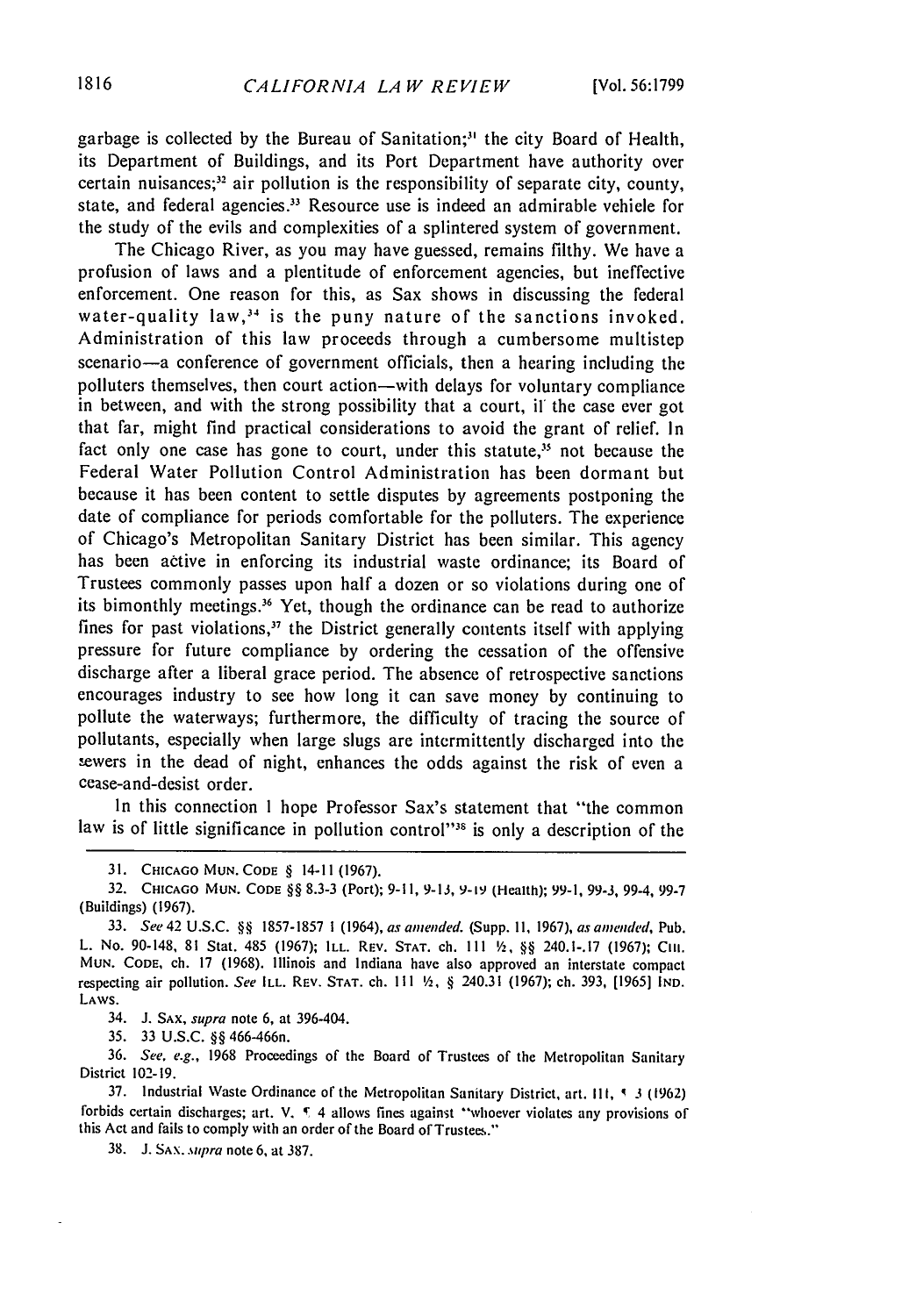present situation and not a suggestion that we should look in the future entirely toward administrative remedies. Sax's materials demonstrate some of the unfortunate technical limitations on private litigation,<sup>39</sup> and the failure of the recent suit to enjoin indiscriminate use of DDT on Long Island<sup>40</sup> is not very encouraging as to the prospects. But administrative enforcement itself has yet to prove a howling success. Judges, often less susceptible than legislators or administrators to political pressures, might with a little prodding investigate the relevant costs, benefits, and equities and assure that resources are not destroyed without justification. Indeed, in Sax's pet Storm King controversy it was not the administrators charged with protecting the public interest but the court, prodded by private conservation interests, that forced recognition of competing aesthetic values.<sup>41</sup> In a day when steel plants continue to make Chicago's air a sickening red poison in the teeth of federal, state, and municipal air-pollution legislation it would seem unfortunate to dismiss the possibility of significant resort to private remedies.

At this point the economic considerations that Sax stresses in his earlier chapters on the northwest-southwest diversion and on conservation<sup>42</sup> become critical. Because pollution is normally a classic externality case-the costs of pollution commonly fall upon those who do not reap the benefits of which it is a byproduct—the pollution chapter would be an ideal place to undertake the study of Ronald Coase's valuable thesis on social cost.<sup>43</sup> This thesis is valuable because it admonishes lawmakers to be aware of the full equation of costs and benefits in passing upon such problems as nuisance abatement--- to recognize, for example, that making Chicago's air breathable may raise the price of automobiles or put steelworkers out of jobs.<sup>44</sup> It is also valuable in that it challenges the lawmaker to spell out what values motivate him to a decision that causes economic inefficiency--- to explain why, for instance, redwood trees ought to be preserved, as I firmly believe, even if they will bring more money as suburban paneling than as a national park.

Sax's water law materials do grapple with the notion that today's gross national product is the sole gauge of human happiness. He includes arguments, for example, that benefit-cost analysis tends to give a misleading impression of our ability to reduce the value of such imponderables as education or national defense to common monetary terms<sup>45</sup> and that applying ordinary discount rates to resource problems is likely to overemphasize income at the expense of capital.<sup>46</sup> As Wisconsin's sorry lumbering record

41. *See* Scenic Hudson Preservation Conference v. FPC, 354 F.2d 608 (2d Cir. 1965).

42. J. SAX, supra note 6, at 24-43, 364-85.

43. Coase, *The Problem of* Social *Cost,* 3 J. LAW & EcON. I (1960).

44. Full consideration of economic costs and benefits can prevent as well as defend the destruction of resources: As Willard Hurst's intensive study of the Wisconsin lumber industry demonstrates, insufficient knowledge may be a more common cause of resource misuse than is villainy or venality. See J.W. HURST, LAW AND ECONOMIC GROWTH (1964).

45. J. SAX. supra note 6, at **35-38.**

46. **Id.** at 365-68.

<sup>39.</sup> J. **SAX,** supra note 6, at 387, 422-31.

<sup>40.</sup> Yannacone v. Dennison, 55 Misc. 2d 468, 285 N.Y.S. 2d 476 (Sup. Ct. 1967).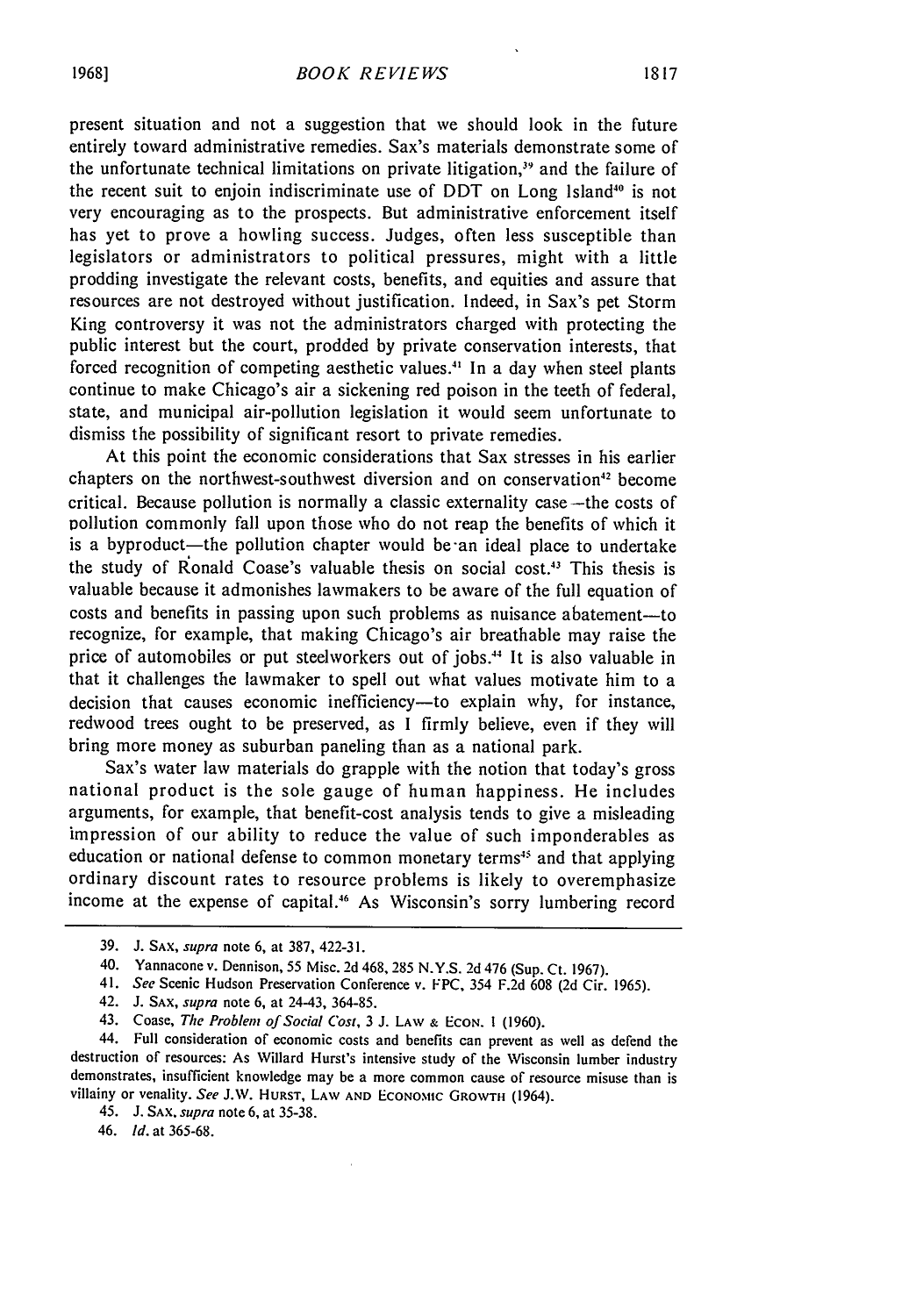shows, today's high income may mean tomorrow's poverty;<sup>47</sup> to say we are a million dollars richer because the redwoods have been cut down and sold for that amount ignores the fact we haven't got the trees any more. There may also be something less than democratic in allowing people to participate in determining their destiny in proportion to their wealth rather than to their numbers. Finally there remains the notion that there are things money does not measure at all. We outlaw murder without taking account of the money costs and benefits of taking a particular life because we place human life beyond the money calculus, and our expensive criminal procedures represent a decision taken despite, not because of, the money factor.

The study of pollution, like Sax's chapter on ground water, suggests that ultimately we may find that the best teaching tools in the resource field are even less doctrinally structured than Sax's book itself. The distinction between water quality and water supply, for example, is an artificial one. The costs of purification, in the first place, may be such that a polluted supply is little better than no supply at all: Witness the irrelevance of the inexhaustible Pacific Ocean to the supply problems of its bordering city of Los Angeles. The availability of alternate sources may also weaken the case against polluting a given waterway. And, to revert to the Chicago River, it was an attempt by the Lake States to preserve their share of the water supply that finally induced the Supreme Court, after failure of a direct attack by the downriver states upon the use of the waterway as a sewer,<sup>48</sup> to apply pressure for the construction of sewage-treatment works<sup>49</sup> and to condition a future diversion increase upon the adoption of all practicable additional means of reducing the nuisance.<sup>50</sup>

Moreover, the separation of water law from other aspects of the use and abuse of natural resources is somewhat strained. The problem of sewage disposal in Chicago, for example, has raised issues both of water pollution and of water supply all the way to the Supreme Court for the better part of the century;<sup>51</sup> yet it cannot be fully understood without reference to the law and science of air pollution and of land use as well, for burning or heatdrying sludge fouls the air, and using it for fertilizer frightens the neighbors. Conservation of the Hudson River's beauty near Storm King Mountain involves issues of water use, but it is also intimately related to the questions of the Redwood National Park and of billboard legislation. Comparison of the administrative and legal machinery respecting air pollution would enrich a study of water pollution, and the subject is of equal importance and interest in its own right.

The goal, I think, is a program of instruction occupying perhaps half the student's time throughout the third year. A set of background materials dealing generally with resource problems would be required, built on the

<sup>47.</sup> *See* **J.W. HURST,** *supra* note 44.

<sup>48.</sup> Missouri v. Illinois, 200 U.S. 496 (1906).

<sup>49.</sup> Wisconsin v. Illinois, 289 U.S. 395 (1933); Wisconsin **v.** Illinois, 281 U.S. 179 (1930).

*<sup>50.</sup>* Wisconsin v. Illinois, 388 U.S. 426 (1967).

*<sup>51.</sup> See* notes 48-50 *supra.*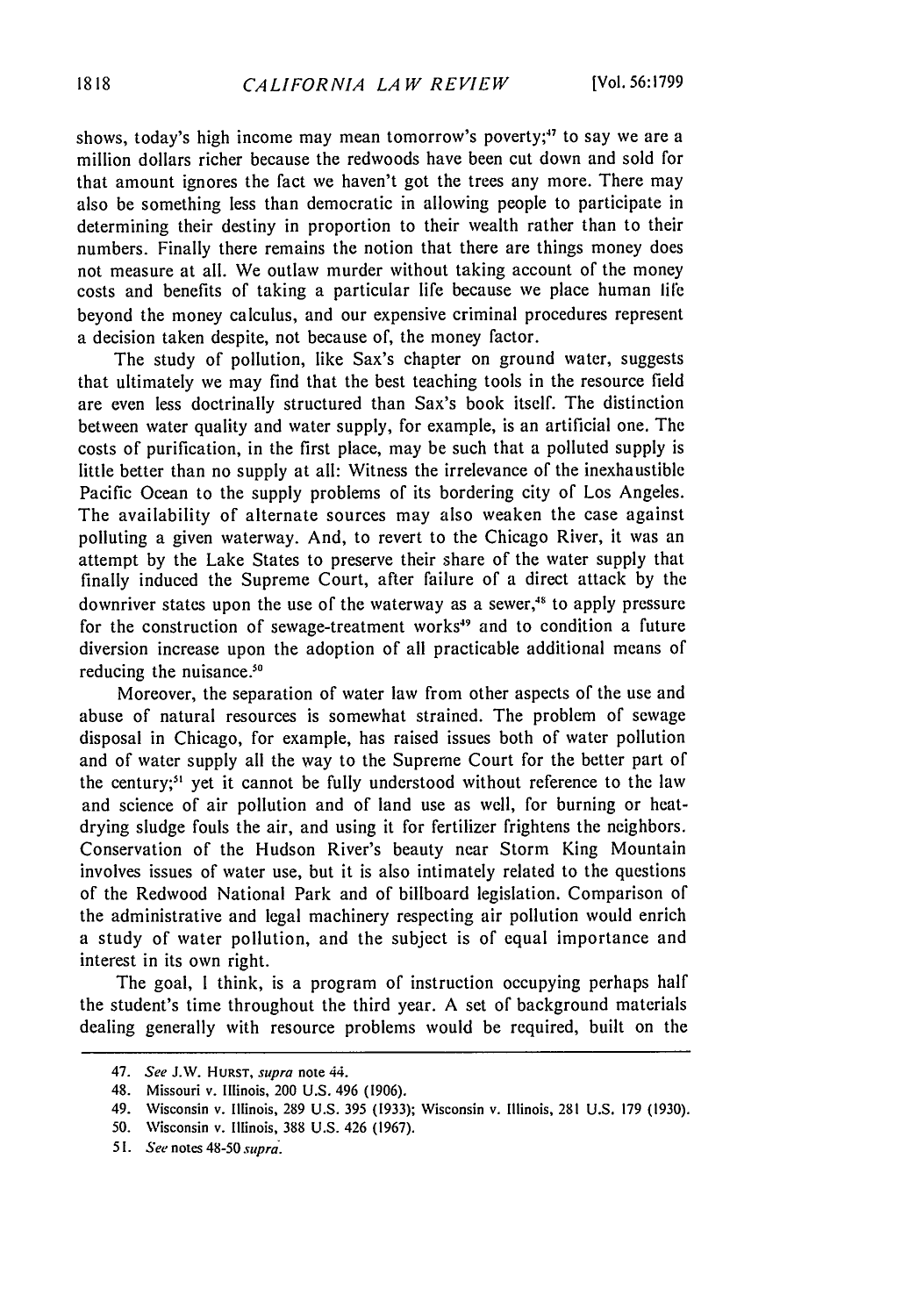pattern Professor Sax has given us for water alone. There would be much emphasis on other disciplines, and each student would be expected to explore a single resource problem in depth.

In today's world the problems of human resources and natural resources are linked closely together. The overriding problem in both fields is the control of population growth, which in many parts of the world threatens to overcome our best efforts toward modernization and development, and exerts uncompromising pressure on natural resources. Even apart from the fact that without birth control a point must ultimately be reached at which people begin starving in great numbers, the quality of life can be much impaired by excessive population. The earth could be made capable, Harrison Brown surmises, of supporting fifty or perhaps a hundred billion people; but the resulting world would be one, he suggests, in which we should not be eager to live.<sup>52</sup> Even today inequalities in the distribution of wealth make the inability or unwillingness to control population an extreme handicap for individual families and for entire groups or nations, as witnessed by our own urban ghettos. And once again the competing values do not lend themselves very well to resolution by traditional economic analysis alone. This was graphically illustrated by the recent Illinois and New York decisions rejecting actions for bringing about the birth of the disadvantaged plaintiff:<sup>53</sup> The typical measure of tort damages attempts to put the plaintiff back into the position he occupied before his injury, but it is not easy to prove how much better off an unfortunate child would have been if he had never been born.

In this context the enormity of Pope Paul's recent reaffirmation of the Roman Catholic Church's opposition to artificial contraception is manifest.<sup>54</sup> In advanced western countries it seems reasonable to expect that the edict will be ignored; the Pope has demonstrated his irrelevance to the problems of this century and of the future, and the disrespect his decision will engender may permanently reduce his moral authority on other issues. In the United States, Canada, and Western Europe, therefore, the announcement is bad politics more than anything else. The real tragedy will occur in places like South America, where many of the people are too unsophisticated to take the initiative toward family limitation, and where massive governmental support is needed to mount a successful program of birth control. If the encyclical has the intended and not unlikely effect of thwarting these programs, the Pope may well become the direct and conscious author of more human suffering than any other man who ever inhabited the globe.

In the management of all our resources, human and natural, we can afford to take neither papal fiat nor the whims of the market, appealing as they may be to our sense of simplicity, as our single lodestar. Of fundamental importance for lawyers, for all those who determine public

**<sup>52.</sup>** H. BROWN, **THE CHALLENGE** OF **MAN'S FUTURE** 220-21, **236-3/** (1954).

<sup>53.</sup> Williams v. State, 18 N.Y.2d 481, 223 N.E.2d 343 **(1966);** Zepeda v. Zepeda, 41 **111.** App. 2d 240, 190 N.E.2d 849 (1963).

*<sup>54.</sup> See* N.Y. Times, July 30, 1968, at I, col. 8.